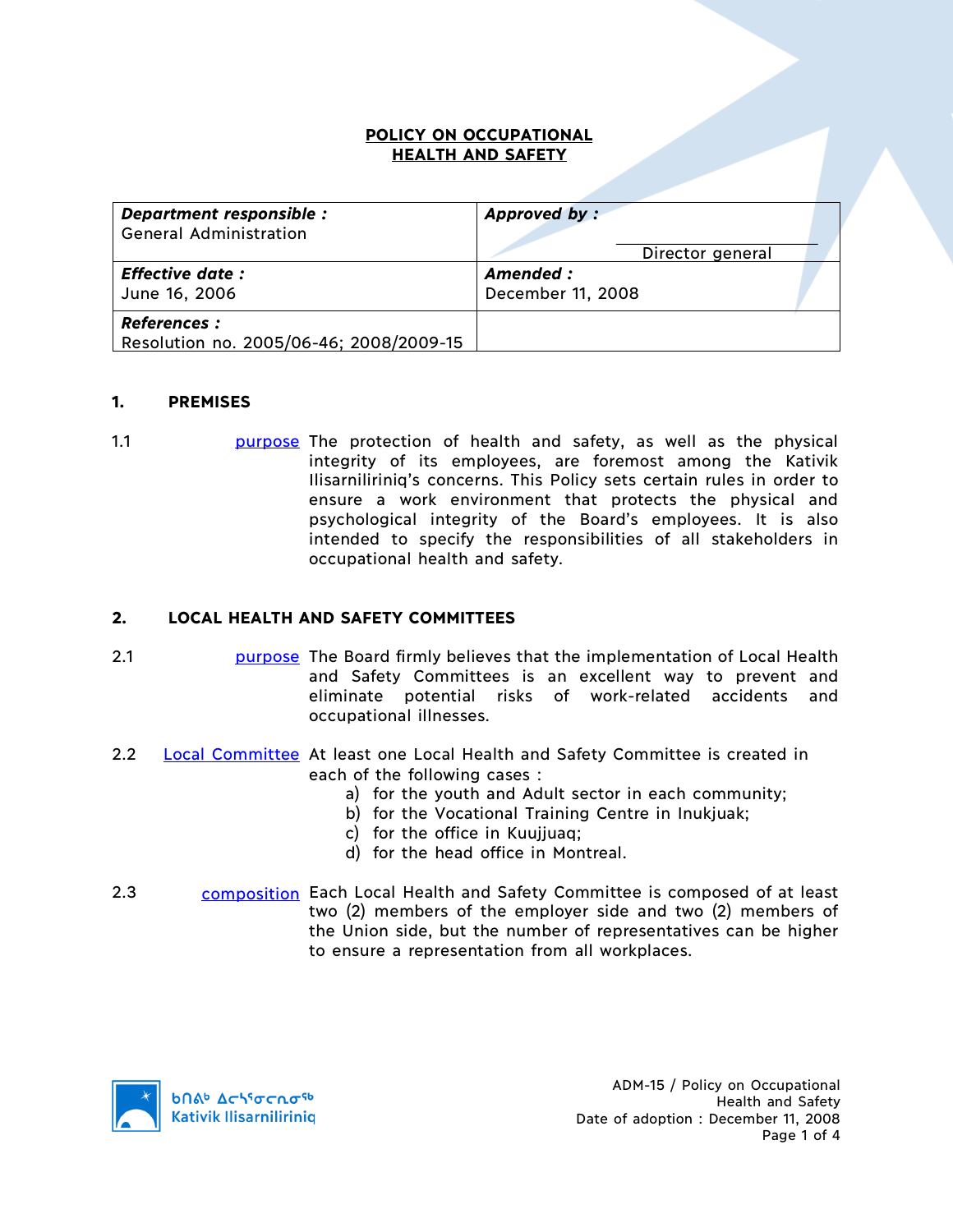2.4 **meetings Each Local Health and Safety Committee meets at least three** frequency times per school year.

## **3. ROLES ET RESPONSABILITIES**

In the application of this Policy, the following persons or entities have namely the following roles and responsibilities:

- 
- 3.1 Director **General** facilitates the implementation of liaison channels between the
	- Board, the Labour Relations Committees, the facilities and any other organisation connected with health and safety;
	- b) decides what action to take, in an emergency situation, to protect the health, safety and physical and psychological integrity of the employees and users;
	- c) makes any necessary recommendation to the Council of Commissioners or to the Executive Committee, or submits reports where warranted by circumstances.
- 3.2 **Local a** exchange and distribute information on issues related to Health and Safety health and safety;
	- Committees b) make recommendations concerning staff training on a local level in the area of occupational health and safety;
		- c) propose and implement actions aimed at reducing work accidents and work- related illnesses;
		- d) propose and implement means for reducing costs related to occupational health and safety and work-related illnesses;
		- e) make recommendations in the following areas:
			- i. processing complaints
			- ii. prevention programs on health and safety
			- iii. risks related to work environment and tasks to be performed by employees
			- iv. risks related to contaminants and hazardous materials.
- 3.3 Department **Resources** 
	- acts as a representative in files involving the CNESST;
	- of Human b) ensures that the different departments follow legislation with respect to occupational health and safety and coordinates all of the activities related to their application; c) submits annual salary statements to the CNESST;
		-
		- d) follows up with the CNESST regarding dues paid by the Board;
		- e) communicates with the CNESST regarding financial issues;
		- f) provides interveners with the necessary tools to facilitate proper management of the Occupational Health and Safety file;
		- g) acts as a liaison in the three Labour Relations Committees and the Management Committee concerning the OH & S file;



ADM-15 / Policy on Occupational Health and Safety Date of adoption : December 11, 2008 Page 2 of 4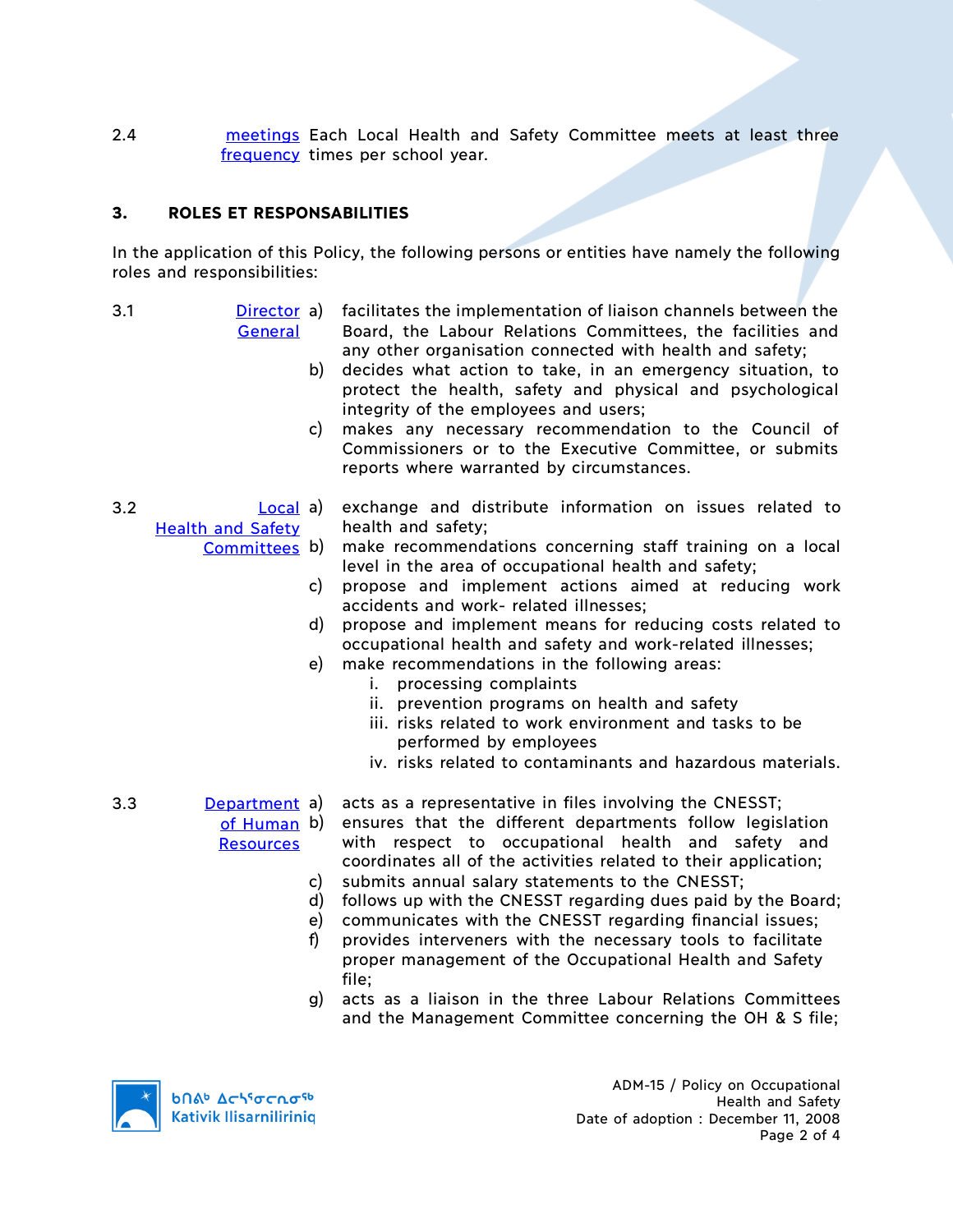- h) receives, exchanges and distributes information on health and safety issues and prevention measures;
- i) recommends training and information programs relating to occupational health and safety;
- j) looks into types of accidents and recommends actions where appropriate;
- k) receives statistics on work accidents and work-related illnesses and proposes actions aimed at reducing them;
- l) receives complaints as yet unsettled locally or with the department concerned and makes the appropriate recommendations;
- m) makes recommendations in order to prevent work related accidents or injuries and to protect the physical and psychological integrity of employees.
- 3.4 Department a) of Material sees that materials, equipment and installations are safe and up to applicable health and safety standards;
	- sets rules concerning contract employees' obligations regarding health and safety when they work on premises or locations belonging to the School Board;
		- c) provides technical support with regard to identifying hazardous materials used in the Board as well as contaminants that may be released therein;
		- d) forwards information concerning the placement of hazardous materials and waste according to the requirements of the Environment Quality Act, and may offer its expertise for generalizing placement for such hazardous materials and waste identified by the Committees;
		- e) acts as a representative of the Board in the area of service contracts with external companies;
		- f) participates in the discussions relating to OH & S through the Labour Relations Committees and the Management Committee channel.

## 3.5 **Department** Has the following roles and responsibilities:

- of Financial a) **Resources** a) cooperates with the Administration of the Department of Human Resources regarding financial follow-ups on files pertaining to work accidents and work- related injuries and, in particular, on contributions and statements of covered payroll;
	- b) monitors financial aspects connected to occupational health and safety.
- 3.6 **Department Department administrations ensure that employees under their** administrations supervision practice appropriate preventative measures and follow this Policy and the School Board's prevention program.



**b**በል<sup>b</sup> Δςιγσς κα<sup>ς 6</sup> Kativik Ilisarniliriniq

ADM-15 / Policy on Occupational Health and Safety Date of adoption : December 11, 2008 Page 3 of 4

Resources b)